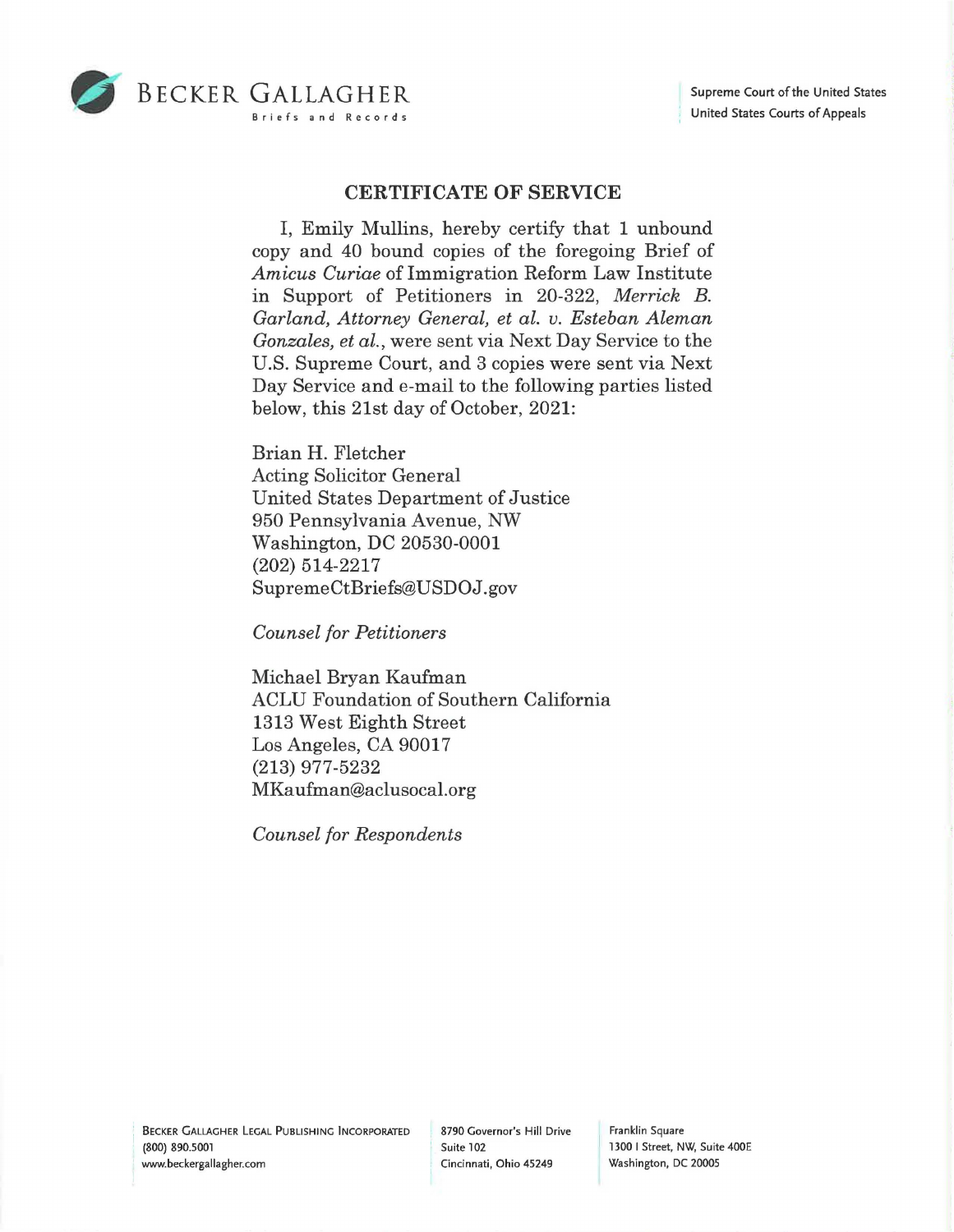Lawrence J. Joseph *Counsel of Record*  1250 Connecticut Av NW Suite 700-lA Washington, DC 20036 (202) 355-9452 ljoseph@larryjoseph.com

*Counsel for Amicus Curiae*